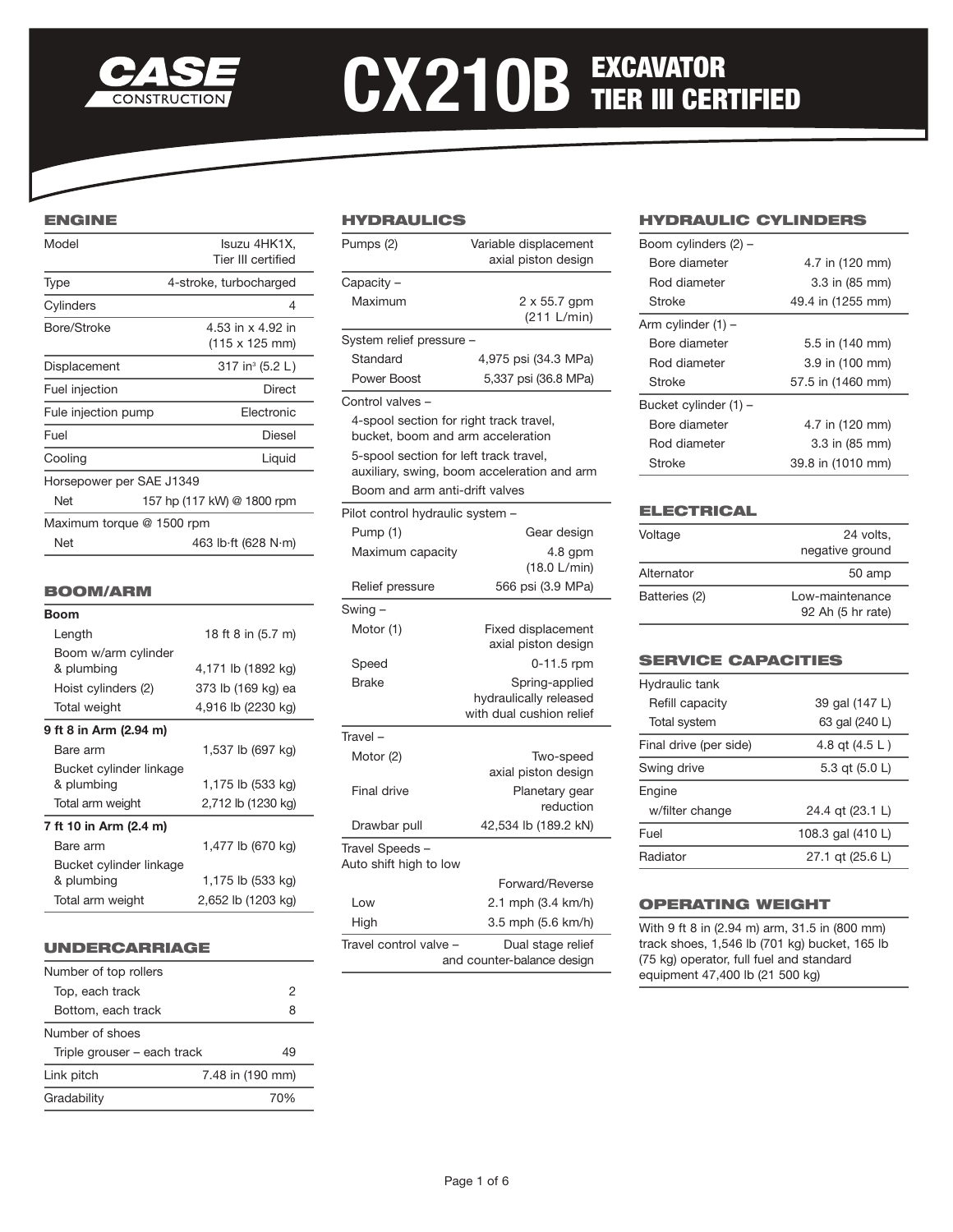# LIFT CAPACITIES

**7 ft 10 in (2.40 m) Arm** *Lift capacities calculated using a 1,539 lb (698 kg) bucket, 9,083 lb (4120 kg) counterweight.*

| Load<br>(Lift<br>Point)         | 10 <sub>ft</sub><br>(3.05 m)<br><b>END</b> | <b>SIDE</b>                | <b>END</b>                 | 15 <sub>ft</sub><br>(4.57 m)<br><b>SIDE</b> | <b>END</b>                       | 20 ft<br>(6.1 m)<br><b>SIDE</b>    | 25 ft<br>(7.62 m)<br><b>END</b>     | <b>SIDE</b>                     | @                                | <b>MAXIMUM REACH</b><br><b>END</b> | <b>SIDE</b>             |
|---------------------------------|--------------------------------------------|----------------------------|----------------------------|---------------------------------------------|----------------------------------|------------------------------------|-------------------------------------|---------------------------------|----------------------------------|------------------------------------|-------------------------|
| Height                          |                                            |                            |                            |                                             |                                  |                                    |                                     |                                 |                                  |                                    |                         |
| $+25$ ft<br>(m)                 |                                            |                            |                            |                                             |                                  |                                    |                                     |                                 | 23 ft 0 in<br>(7.01 m)           | 7,750 lb*<br>$(3515 \text{ kg})^*$ | 7,750 lb*<br>(3515 kg)* |
| $+20$ ft<br>(6.1 m)             |                                            |                            |                            |                                             | 9.900 lb*<br>(4491 kg)*          | 9.900 lb*<br>$(4491 \text{ kg})^*$ |                                     |                                 | 26 ft 8 in<br>$(8.12 \text{ m})$ | 7.350 lb*<br>$(3334 \text{ kg})^*$ | 6,300 lb<br>(2858 kg)   |
| $+15$ ft<br>(4.57 m)            |                                            |                            |                            |                                             | 10,950 lb*<br>(4967 kg)*         | 10,300 lb<br>(4672 kg)             | 10.350 lb*<br>$(4695 \text{ kg})^*$ | 6,850 lb<br>$(3107 \text{ kg})$ | 28 ft 10 in<br>(8.78 m)          | 7,250 lb*<br>(3289 kg)*            | 5,350 lb<br>(2427 kg)   |
| $+10$ ft<br>(3.05 m)            | 25,250 lb*<br>$(11 453 kg)^*$              | 25,250 lb*<br>(11 453 kg)* | 16.200 lb*<br>(7348 kg)*   | 15,400 lb<br>$(6985$ kg)                    | 12,650 lb*<br>(5738 kg)*         | 9.750 lb<br>(4423 kg)              | 10.650 lb<br>$(4831$ kg)            | 6,650 lb<br>$(3016 \text{ kg})$ | 29 ft 10 in<br>(9.09 m)          | 7,450 lb*<br>(3379 kg)*            | 4,850 lb<br>(2200 kg)   |
| $+5$ ft<br>(1.52 m)             |                                            |                            | 20,600 lb*<br>(9344 kg)*   | 14,150 lb<br>$(6418$ kg)                    | 14,500 lb*<br>(6577 kg)*         | 9,150 lb<br>$(4150 \text{ kg})$    | 10,350 lb<br>$(4695$ kg)            | 6,400 lb<br>$(2903 \text{ kg})$ | 29 ft 10 in<br>(9.09 m)          | 7,750 lb<br>$(3515 \text{ kg})$    | 4,700 lb<br>(2132 kg)   |
| Ground-<br>line                 | 17,500 lb*<br>(7938 kg)*                   | 17,500 lb*<br>(7938 kg)*   | 22.550 lb*<br>(10 229 kg)* | 13.450 lb<br>$(6101$ kg)                    | 14.350 lb<br>$(6509$ kg)         | 8.700 lb<br>(3946 kg)              | 10.100 lb<br>$(4581$ kg)            | 6.150 lb<br>$(2790$ kg)         | 28 ft 10 in<br>(8.46 m)          | 8.100 lb<br>$(3,674 \text{ kg})$   | 4.950 lb<br>(2245 kg)   |
| $-5$ ft<br>$(-1.52 \text{ m})$  | 26.050 lb*<br>$(11 816 kg)^*$              | 25,600 lb<br>(11 612 kg)   | 22.800 lb*<br>(10 342 kg)* | 13.250 lb<br>$(6010 \text{ kg})$            | 14.150 lb<br>$(6418 \text{ kg})$ | 8.500 lb<br>$(3856$ kg)            | 10,000 lb<br>$(4536$ kg)            | 6.100 lb<br>$(2767$ kg)         | 26 ft 8 in<br>$(8.12 \text{ m})$ | 9.150 lb<br>(4150 kg)              | 5.600 lb<br>(2540 kg)   |
| $-10$ ft<br>$(-3.05 \text{ m})$ | 31.100 lb*<br>(14 107 kg)*                 | 27,200 lb<br>(12 338 kg)   | 21.400 lb*<br>(9707 kg)*   | 13,400 lb<br>$(6078$ kg)                    | 14.200 lb<br>$(6441 \text{ kg})$ | 8.600 lb<br>(3901 kg)              |                                     |                                 | 23 ft 1 in<br>$(7.03 \text{ m})$ | 11.050 lb*<br>(5012 kg)*           | 7.150 lb<br>(3243 kg)   |
| $-15$ ft<br>$(-4.57 m)$         | 25.300 lb*<br>(11 476 kg) <sup>*</sup>     | 25.300 lb*<br>(11 476 kg)* | 17.700 lb*<br>(8029 kg)*   | 13,900 lb<br>(6305 kg)                      |                                  |                                    |                                     |                                 |                                  |                                    |                         |

**9 ft 8 in (2.94 m) Arm** *Lift capacities calculated using a 1,435 lb (651 kg) bucket, 9,083 lb (4120 kg) counterweight.*

| Load                    | 10 <sub>ft</sub>           |                            | 15 <sub>ft</sub>         |                        | 20 ft                    |                          | 25 ft                   |                       | <b>MAXIMUM REACH</b>             |                         |                         |
|-------------------------|----------------------------|----------------------------|--------------------------|------------------------|--------------------------|--------------------------|-------------------------|-----------------------|----------------------------------|-------------------------|-------------------------|
| (Lift                   | (3.05 m)                   |                            | (4.57 m)                 |                        | (6.1 m)                  |                          | (7.62 m)                |                       |                                  |                         |                         |
| Point)<br>Height        | <b>END</b>                 | <b>SIDE</b>                | <b>END</b>               | <b>SIDE</b>            | <b>END</b>               | <b>SIDE</b>              | <b>END</b>              | <b>SIDE</b>           | $^\circledR$                     | <b>END</b>              | <b>SIDE</b>             |
| $+25$ ft<br>(m)         |                            |                            |                          |                        |                          |                          |                         |                       | 25 ft 2 in<br>(7.6 m)            | 5.300 lb*<br>(2404 kg)* | 5,300 lb*<br>(2404 kg)* |
| $+20$ ft<br>(6.1 m)     |                            |                            |                          |                        |                          |                          |                         |                       | 28 ft 6 in<br>(8.68 m)           | 5.050 lb*<br>(2291 kg)* | 5,050 lb*<br>(2291 kg)* |
| $+15$ ft<br>(4.57 m)    |                            |                            |                          |                        | 10.000 lb*<br>(4536 kg)* | 10.000 lb*<br>(4536 kg)* | 9.550 lb*<br>(4332 kg)* | 7.100 lb<br>(3221 kg) | 30 ft 5 in<br>$(9.27 \text{ m})$ | 5.000 lb*<br>(2268 kg)* | 4.900 lb<br>(2223 kg)   |
| $+10$ ft                | 22,000 lb*                 | 22,000 lb*                 | 14,750 lb*               | 14,750 lb*             | 11,850 lb*               | 10,000 lb                | 10.450 lb*              | 6,850 lb              | 31 ft 5 in                       | 5,150 lb*               | 4,500 lb                |
| (3.05 m)                | (9979 kg)*                 | (9979 kg)*                 | (6690 kg)*               | (6690 kg)*             | (5375 kg)*               | $(4536$ kg)              | (4740 kg)*              | $(3107 \text{ kg})$   | (9.57 m)                         | (2336 kg)*              | (2041 kg)               |
| $+5$ ft                 | 20.850 lb*                 | 20.850 lb*                 | 19.200 lb*               | 14.550 lb              | 13.850 lb*               | 9.350 lb                 | 10.500 lb               | 6.550 lb              | 31 ft 5 in                       | 5.450 lb*               | 4.400 lb                |
| (1.52 m)                | (9457 kg)*                 | (9457 kg)*                 | (8709 kg)*               | (6600 kg)              | (6282 kg)*               | (4241 kg)                | $(4763 \text{ kg})$     | $(2971$ kg)           | (9.57 m)                         | (2472 kg)*              | (1996 kg)               |
| Ground-                 | 19.000 lb*                 | 19,000 lb*                 | 22.050 lb*               | 13,650 lb              | 14,500 lb                | 8.850 lb                 | 10,200 lb               | 6.250 lb              | 30 ft 6 in                       | 6.050 lb*               | 4.550 lb                |
| line                    | (8618 kg)*                 | (8618 kg)*                 | (10 002 kg)*             | $(6192 \text{ kg})$    | $(6577 \text{ kg})$      | $(4014 \text{ kg})$      | $(4627$ kg)             | $(2835$ kg)           | (9.29 m)                         | (2744 kg)*              | (2064 kg)               |
| $-5$ ft                 | 25.200 lb*                 | 25.200 lb*                 | 22.700 lb*               | 13,300 lb              | 14,200 lb                | 8.600 lb                 | 10,000 lb               | 6.100 lb              | 28 ft 6 in                       | 7.000 lb*               | 5.050 lb                |
| $(-1.52 \text{ m})$     | $(11 431 kg)^*$            | $(11 431 kg)^*$            | (10 297 kg)*             | $(6033$ kg)            | (6441 kg)                | $(3901$ kg)              | $(4536$ kg)             | $(2767$ kg)           | (8.68 m)                         | (3175 kg)*              | (2291 kg)               |
| $-10$ ft                | 32,900 lb*                 | 26,900 lb                  | 22.050 lb*               | 13,350 lb              | 14,150 lb                | 8,550 lb                 | 10.050 lb               | 6.150 lb              | 25 ft 5 in                       | 8,750 lb*               | 6,200 lb                |
| $(-3.05 m)$             | (14 923 kg)*               | (12 202 kg)                | (10 002 kg)*             | $(6055$ kg)            | $(6418 \text{ kg})$      | (3878 kg)                | (4559 kg)               | (2790 kg)             | $(7.74 \text{ m})$               | (3969 kg)*              | (2812 kg)               |
| $-15$ ft<br>$(-4.57 m)$ | 28,250 lb*<br>(12 814 kg)* | 27,200 lb*<br>(12 338 kg)* | 19,450 lb*<br>(8822 kg)* | 13,700 lb<br>(6214 kg) | 13,800 lb*<br>(6260 kg)* | 8,800 lb<br>(3992 kg)    |                         |                       | 19 ft 9 in<br>(6.01 m)           | 8,450 lb*<br>(3833 kg)* | 8,450 lb*<br>(3833 kg)* |

NOTE: \*Lift capacities do not exceed 75% of the minimum tipping load or 87% of the hydraulic lift capacity. Capacities that are marked with an asterisk are hydraulic limited.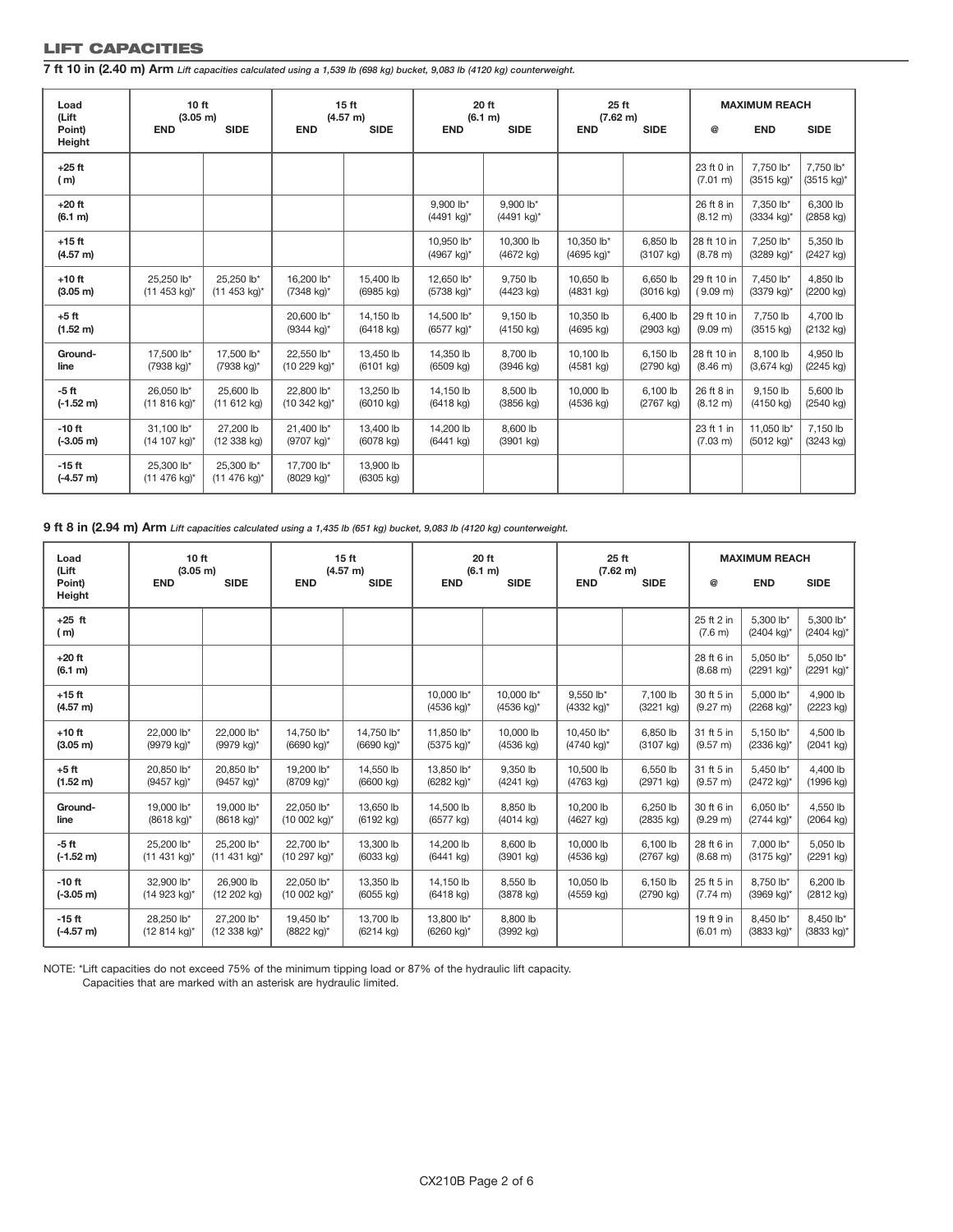

## DIMENSIONS

|                 |                                              | 9 ft 8 in (2.94 m) Arm | 7 ft 10 in (2.40 m) Arm |
|-----------------|----------------------------------------------|------------------------|-------------------------|
| А.              | Overall height                               | 9 ft 9 in (2.97 m)     | 10 ft 6 in (3.19 m)     |
| В.              | Cab height                                   | 9 ft 8 in (2.94 m)     | 9 ft 8 in (2.94 m)      |
| C.              | Overall length                               | 30 ft 10 in (9.40 m)   | 31 ft 1 in (9.48 m)     |
| D.              | w/o attachment                               | 16 ft 3 in (4.96 m)    | 16 ft 3 in (4.96 m)     |
| Е.              | Width of upperstructure                      | 9 ft 1 in (2.77 m)     | 9 ft 1 in (2.77 m)      |
| Е.              | Track overall length                         | 14 ft 8 in (4.47 m)    | 14 ft 8 in (4.47 m)     |
| G.              | Track overall width w/31.5 in (800 mm) shoes | 10 ft 6 in (3.20 m)    | 10 ft 6 in (3.20 m)     |
| Н.              | Track shoe width                             | 31.5 in (800 mm)       | 31.5 in (800 mm)        |
| J.              | Center to center (idler to sprocket)         | 12 ft 0 in (3.66 m)    | 12 ft 0 in (3.66 m)     |
| Κ.              | Upperstructure ground clearance              | 3 ft 5 in (1.04 m)     | 3 ft 5 in (1.04 m)      |
| L.              | Minimum ground clearance                     | 18 in (460 mm)         | 18 in (460 m)           |
| М.              | Tail swing radius                            | 9 ft 0 in (2.75 m)     | 9 ft 0 in (2.75 m)      |
| Working weight* |                                              | 47,400 lb (21 500 kg)  | 47,340 lb (21 473 kg)   |
| Ground pressure |                                              | 5.2 psi (36 kPa)       | 5.2 psi (36 kPa)        |

\*With 31.5 in (800 mm) track shoe, 1,546 lb (701 kg) bucket, 165 lb (75 kg) operator, full fuel and standard equipment.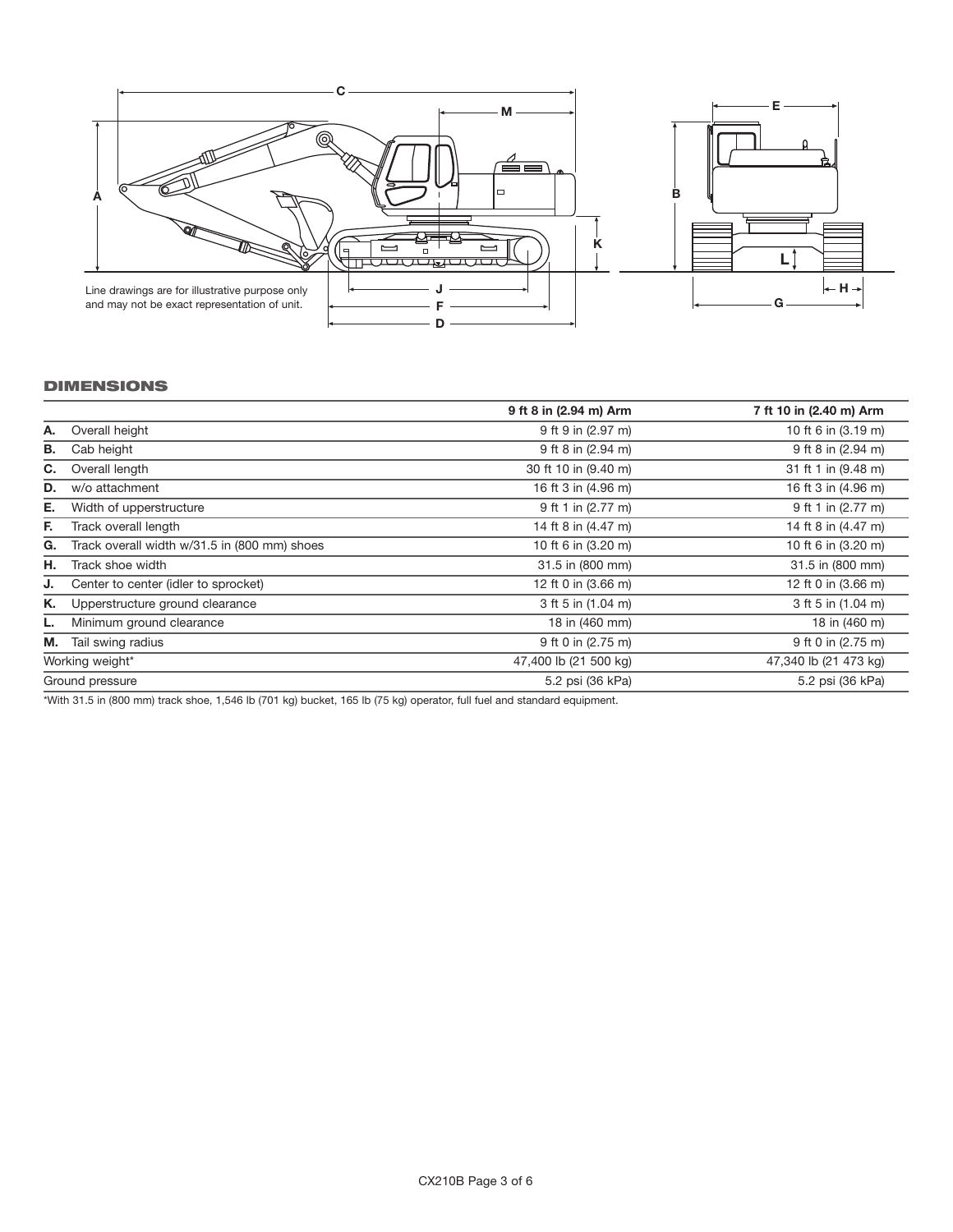

# PERFORMANCE SPECS

|    |                                              | 9 ft 8 in (2.94 m) Arm | 7 ft 10 in (2.40 m) Arm |
|----|----------------------------------------------|------------------------|-------------------------|
| А. | Maximum dig radius                           | 32 ft 6 in (9.90 m)    | 30 ft 11 in (9.42 m)    |
| В. | Dig radius at groundline                     | 31 ft 11 in (9.73 m)   | 30 ft 4 in (9.24 m)     |
| C. | Maximum dig depth                            | 21 ft 10 in (6.65 m)   | 20 ft 0 in (6.11 m)     |
| D. | Dig depth $-8$ ft 0 in (2.44 m) level bottom | 21 ft 2 in (6.47 m)    | 19 ft 4 in (5.90 m)     |
| Е. | Dump height                                  | 22 ft 4 in (6.81 m)    | 21 ft 7 in (6.59 m)     |
| Е. | Overall reach height                         | 31 ft 8 in (9.65 m)    | 30 ft 9 in (9.38 m)     |
| G. | <b>Bucket rotation</b>                       | $177^\circ$            | $177^\circ$             |
| Н. | Vertical straight wall dig depth             | 19 ft 7 in (5.96 m)    | 18 ft 1 in (5.50 m)     |
| J. | Minimum swing radius                         | 12 ft 6 in (3.80 m)    | 11 ft 10 in (3.60 m)    |
|    | Arm digging force                            |                        |                         |
|    | Standard                                     | 23,155 lb (103 kN)     | 27,652 lb (123 kN)      |
|    | Power Boost                                  | 24,728 lb (110 kN)     | 29,675 lb (132 kN)      |
|    | Bucket digging force                         |                        |                         |
|    | Standard                                     | 31,923 lb (142 kN)     | 31,923 lb (142 kN)      |
|    | Power Boost                                  | 34,171 lb (152 kN)     | 34,171 lb (152 kN)      |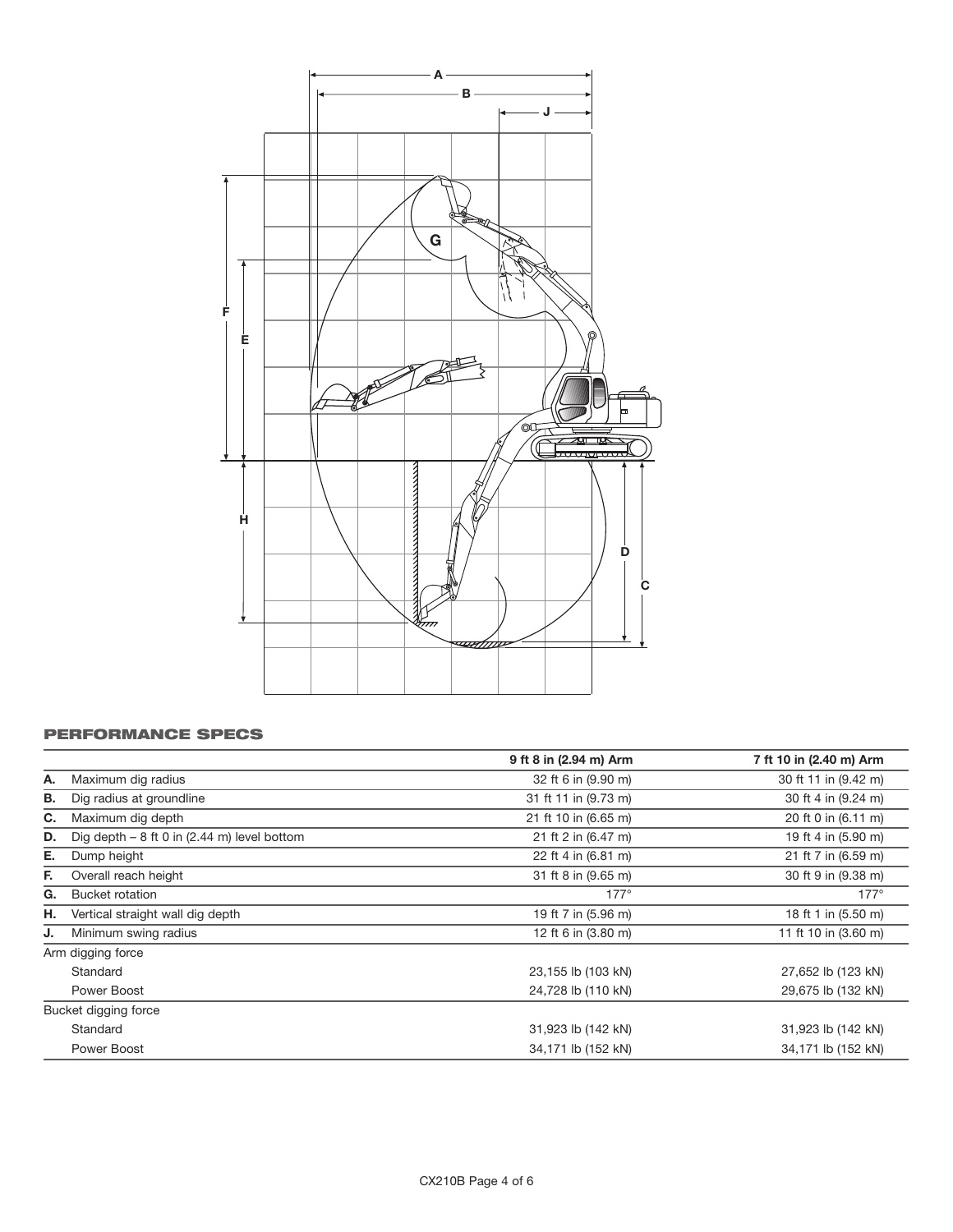#### STANDARD EQUIPMENT

#### **OPERATOR'S COMPARTMENT**

Sliding front window - storable LCD monitor display Skylight Cab with Isomount® system Adjustable deluxe seat with 3 in (76 mm) retractable seat belt Safety glass - all windows Climate Control System AM/FM Radio w/auto tuner Windshield wiper w/washer Anti-theft device Dome light 12 volt power supply 24 volt power supply

## **ENGINE**

Isuzu 4HK1X turbocharged diesel Tier III certified Warm up mode Selectable one touch or auto accelerator/decelerator Dial type throttle control Emergency stop Auto engine derate

## OPTIONAL EQUIPMENT

#### **UPPERSTRUCTURE**

Arm: 9 ft 8 in or 7 ft 10 in (2.94 m or 2.40 m) FOPS guard level 2 Front screen Front grill Sun visor Rain deflector See through skylight

## **ELECTRICAL**

Batteries (2) Electronic Systems Monitor Boom worklight Turntable worklight

## **HYDRAULICS**

ISO pattern pilot controls Work mode selector: SP, H & Auto Auto Power Boost 2 Variable flow piston pumps Auxiliary attachment mode Auto pump destroke Auxiliary hydraulic valve Arm and boom anti-drift valve Attachment cushion control for boom and arm 100% return oil filtration

#### **UNDERCARRIAGE**

Shoes: 31.5 in (800 mm) 3-bar, 49 per side Track length: 14 ft 8 in (4.47 m) Track gauge: 7 ft 10 in (2.39 m) Sealed and lubed track

#### **TRACK DRIVE**

2-speed hydrostatic travel Disc-type parking brakes

#### **UPPERSTRUCTURE**

Boom: 18 ft 8 in (5.7 m) one piece Hammer adaptable Swing brake

#### **OTHER**

Counterweight: 9,083 lb (4120 kg) Single key lockup

#### **HYDRAULICS**

Auxiliary hydraulics Single acting, one pump Double acting, single or dual pump (includes heavy-duty bucket linkage) Double acting general purpose for use with thumb kit Control pattern selector valve

#### **OTHER**

Air suspension seat 24 in. (600 mm) track shoes Load holding control devices Cylinder mounted Esco\* hydraulic coupler

## BUCKETS

| Application     | Width                                 | <b>SAE Heaped Capacity</b>                                                                      |
|-----------------|---------------------------------------|-------------------------------------------------------------------------------------------------|
| General purpose | 24 in thru 48 in (0.61 m thru 1.22 m) | 0.62 yd <sup>3</sup> thru 1.50 yd <sup>3</sup> (0.47 m <sup>3</sup> thru 1.15 m <sup>3</sup> )  |
| Heavy-duty      | 24 in thru 48 in (0.61 m thru 1.22 m) | 0.62 yd <sup>3</sup> thru 1.50 yd <sup>3</sup> (0.47 m <sup>3</sup> thru 1.15 m <sup>3</sup> )  |
| Extreme-duty    | 24 in thru 42 in (0.61 m thru 1.07 m) | 0.50 yd <sup>3</sup> thru 1.125 yd <sup>3</sup> (0.38 m <sup>3</sup> thru 0.86 m <sup>3</sup> ) |
| Ditch           | 60 in or 66 in (1.52 m or 1.68 m)     | 1.00 yd <sup>3</sup> or 1.12 yd <sup>3</sup> (0.76 m <sup>3</sup> or 0.86 m <sup>3</sup> )      |